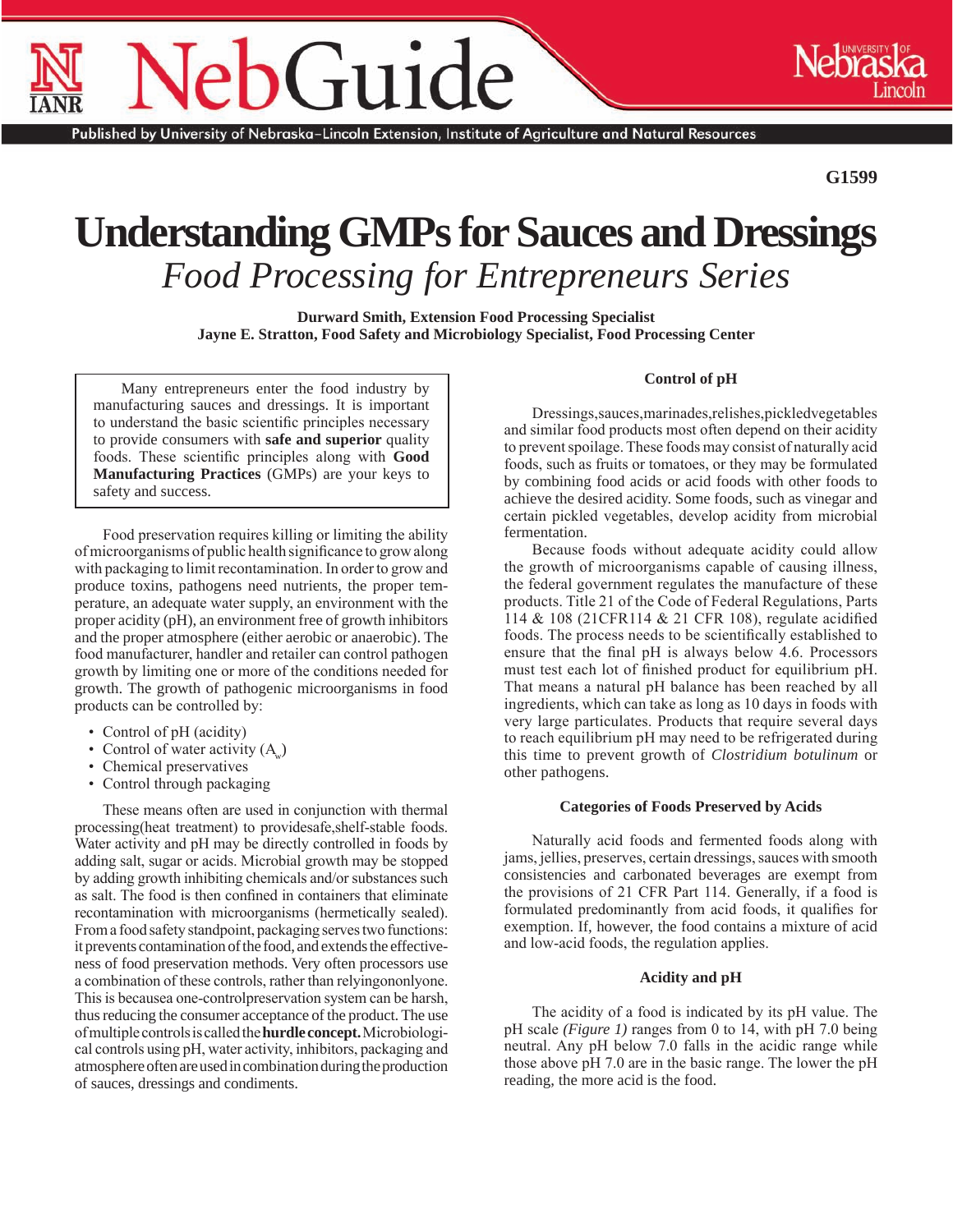| pH Value       | Concentration of Hydrogen Ions |            |  |
|----------------|--------------------------------|------------|--|
| 0              | 10,000,000                     |            |  |
|                | 1,000,000                      |            |  |
| 2              | 100,000                        |            |  |
| 3              | 10,000                         |            |  |
| $\overline{4}$ | 1,000                          | Acidity    |  |
| 5              | 100                            |            |  |
| 6              | 10                             |            |  |
| 7              | 0                              | Neutral    |  |
|                | Concentration of Hydroxyl Ions |            |  |
| 8              | 10                             |            |  |
| 9              | 100                            |            |  |
| 10             |                                |            |  |
|                | 1,000                          |            |  |
| 11             | 10,000                         | Alkalinity |  |
| 12             | 100,000                        |            |  |
| 13             | 1,000,000                      |            |  |

#### **Figure 1. The pH scale**

The regulation requires that foods preserved by acidity have a pH of 4.6 or less. At these levels, production of deadly botulism toxin by the organism *Clostridium botulinum* is inhibited. Foods that have a pH greater than 4.6 are low-acid foods, and require a much more severe heat treatment to produce a safe, shelf-stable food. Most fruits and fruit products are acid foods, and most vegetables and meats are low-acid foods. Remember, low-acid foods have high pH readings. *Table I* lists the pH values of some common foods.

#### **Table I. pH values of common foods.**



#### **Acidified foods**

Acid foods depend on one or more food acids, such as citric, lactic, malic or acetic acid, to achieve stability. Most acidified foods, including dressings and sauces, use vinegar (acetic acid) to attain the desired acidity. Vinegar is a familiar and effective source of food acid. Lemon juice is a common source of citric acid, while malic acid is the predominant acid in apples. Lactic acid is found in fermented dairy products and some fermented vegetable and meat products. Each of these acids provides a different flavor profile when used in foods.

Whenlow-acid foods are used in formulations, it is important that the low-acid component be properly acidified before spoilage or toxin-producing microorganisms can grow. The pH must reach its equilibrium value before spoilage begins. The rate of acid uptake by low-acid foods can be influenced by factors such as particle size or the presence of a waxy peel. These factors often can be overcome simply by cutting the low acid food into smaller pieces. When oil is used in the formulation, the low-acid components should reach an equilibrium pH of 4.6 or less before the oil is added.

Most foods possess a chemical property called buffering capacity that allows them to resist changes in pH. At certain pH levels, greater amounts of acid must be added to the food to continue to reduce the pH. Buffering can be a useful property because it prevents changes of pH with minor variations in the amount of acid added.

#### **Measuring pH**

The pH of a food usually is determined using a pH meter. Electrodes from the meter are inserted into solution to measure the pH electronically. A variety of pH meters are available from scientific equipment suppliers. Prices range from less than \$100 to over \$1,000, depending on the type of meter and its features.



**Figure 2. Portable pH meters** 

The pH can also be estimated colorimetrically using pH test papers, which change their color according to the acidity of the solution in which they are placed. These papers are available at a minimum cost from scientific supply houses. FDA regulations allow colorimetric monitoring for foods with pH levels below 4.0. Test papers cannot be used to determine the pH of foods with an equilibrium pH of 4.0 or above. Colorimetric methods are not allowed for USDA regulated foods. To provide a safety factor, acid and acidified foods normally are formulated to a pH well below 4.6. Most acidified foods have a pH of 4.2 or less. When balanced with the proper amount of sweetener the optimum flavor often is achieved at a pH of 4.2 or below.

Before the pH of a food is measured, the food should be in liquid form or prepared as a puree in a blender. Distilled water may be added to aid in mixing the components thoroughly. Be sure to test a sample representative of the whole. If an oil layer is present, it should be decanted so that the non-oil phase can be measured. To measure the equilibrium pH of a low-acid food, first separate low-acid food particles or chunks from the acidifying portion. Then prepare and measure the low-acid portion. This is done by screening out chunks, rinsing the particles with distilled water then blending them into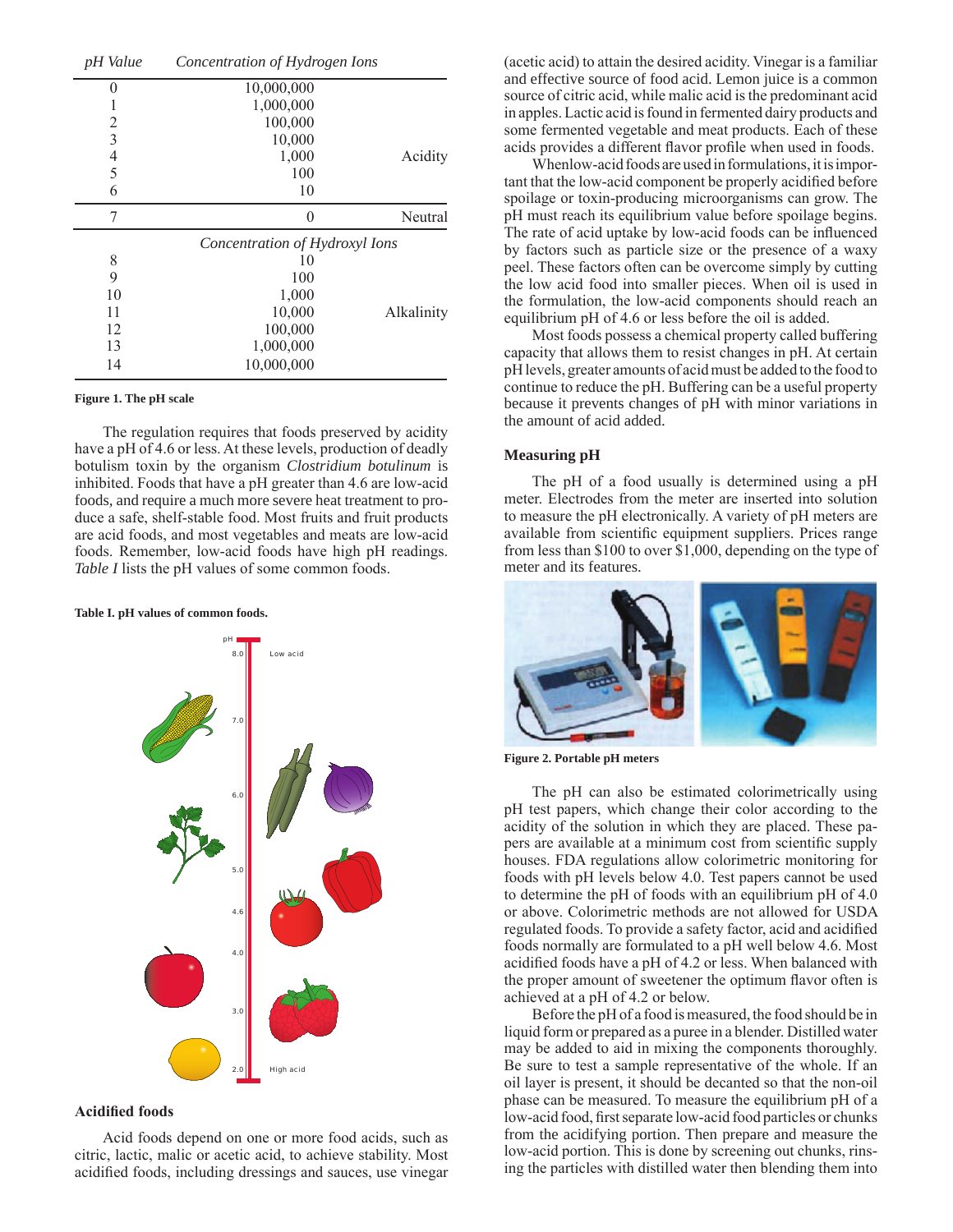a puree before measuring the pH. The acidifying medium and the particulate matter must be measured separately.

When measuring the pH of a prepared sample, carefully follow the instructions provided with the pH meter and follow these guidelines:

- Calibrate the pH meter using two buffer solutions, usually one with a pH of 4.0 and one with a pH of 7.0.
- Make sure the temperature compensation is set properly.
- Rinse the electrodes with distilled water between readings. Pat them dry with tissue.
- **Caution: Do not rub the electrodes with the tissue as rubbing produces a static charge that can produce erroneous readings.**
- Stir the samples while measuring them. Record the pH only after the reading stabilizes.
- Products that have high oil contents may clog the electrodes. Clean the electrodes in alcohol or as recommended by the manufacturer.
- Store the electrodes with their tips submerged in distilled water or in a buffer solution as directed by the manufacturer.

#### **Controlling Spoilage**

Properly acidifying food to a pH of 4.6 or less will inhibit the growth of *Clostridium botulinum* and the formation of botulism toxin. Acidification cannot take the place of proper sanitation and care in manufacturing. The manufacturer must therefore adhere to the highest standards of cleanliness and product protection. These standards are covered under the regulation: 21 CFR Part 110, often referred to as "Good Manufacturing Practices."

Even if manufactured with proper acidification and sanitation, a food product can be spoiled by bacteria, yeasts and molds. To prevent this spoilage, processors usually heat acid and acidified foods to 180°F or higher and package them hot. This process kills yeast and most mold spores on the products and in the container and cap. Usually containers are inverted for a brief time immediately after filling and capping to allow the hot product to kill any yeast or mold spores that may be on the inner surface of the cap. Before the product is placed in cardboard cases it should be cooled to prevent "stack bum."

Some products (mayonnaise, some salad dressings and other emulsified sauces) cannot tolerate heating.These products require the addition of more acid (lower pH) and chemical preservatives. Sodium benzoate and potassium sorbate are the preservatives commonly used. They are often used together to take advantage of their combined effects. Sodium benzoate is most commonly used in acid foods. Sanitation is especially important if such foods are to be successfully marketed. All equipment should be sanitized after each batch, and the cleanliness should be confirmed by appropriate testing. Sauces or dressings of this type usually are vacuum packaged or closed while back flushing with nitrogen to protect the product from discoloration and rancidity.

## **Water Activity (A<sub>w</sub>)**

Every microorganism has a minimum, optimum, and maximum water activity for growth. Water activity is a measure of the water available for microbial growth. The water activity is measured instrumentally using either an electric hygrometer or a dew point instrument. Yeasts and molds can grow at low water activity. However 0.85 is considered the safe cutoff level for pathogen growth because it is the point where *Staphylococcus aureus* can no longer grow and produce toxin. A water activity of 0.93 is the point below which *Clostridium botulinum* can no longer grow.

| Water Activity          | Classification                 | Requirements for Control                                                                                                              |
|-------------------------|--------------------------------|---------------------------------------------------------------------------------------------------------------------------------------|
| Above $0.85$            | Moist Foods                    | Requires refrigeration or an-<br>other barrier to control growth<br>of pathogens                                                      |
| $0.60 \text{ to } 0.85$ | Intermediate<br>Moisture Foods | Does not require refrigeration<br>to control pathogens<br>Limited shelf life because of<br>spoilage, primarily by yeasts<br>and molds |
| Below $0.60$            | Low Moisture<br>Foods          | Extended shelf life with<br>out refrigeration                                                                                         |

Foods with water activities above 0.85 require refrigeration or another barrier to control the growth of pathogens. Foods with water activities between 0.60 and 0.85 are classified as intermediate moisture foods. These do not require refrigeration to control pathogens, but have a limited shelf life because of spoilage, primarily by yeast and mold. Foods with a water activity below 0.60 have an extended shelf life, even without refrigeration. These foods are called low moisture foods.

Some examples of moist foods (those with water activities above 0.85) are:

| Moist Foods | Water Activity |
|-------------|----------------|
| Fresh meat  | 0.99           |
| Apples      | 0.99           |
| Milk        | 0.98           |
| Cured meats | 0.87           |

Most fresh meats, fruits and vegetables fall into this category.

Some examples of intermediate moisture foods (water activity between 0.60 and 0.85) are:

| Intermediate Moisture Foods         | Water Activity |
|-------------------------------------|----------------|
| Molasses                            | 0.76           |
| Heavily salted fish <i>i.e.</i> cod | 0.70           |
| Some soft pet foods                 | 0.70           |
| Jams                                | 0.80           |
| Dried fruit                         | 0.70           |
| Soy sauce                           | 0.80           |

Some unique products like soy sauce appear to be a high moisture product, but because salt, sugars or other ingredients bind the moisture, their water activities are quite low. Soysauce has a water activity of around 0.80. Because jams and jellies have a water activity that will support the growth of yeast and mold, they are mildly heat-treated immediately before packaging to prevent spoilage. Some sauces and dressings have high oil, salt and sugar contents and are intermediate moisture foods.

#### **Control of water activity**

Some of these products require careful control of water activity, while others do not. For example, the jam would not be jam (it would not gel), and could not be marketed unless the sugar needed to reduce the water activity was present. These types of products do not require control of water activity in order to be safe. However, you could market a moister dried fruit, such as figs, or a less salty fish, which might be unsafe from a water activity standpoint. For that reason, control of water activity is important in these products.